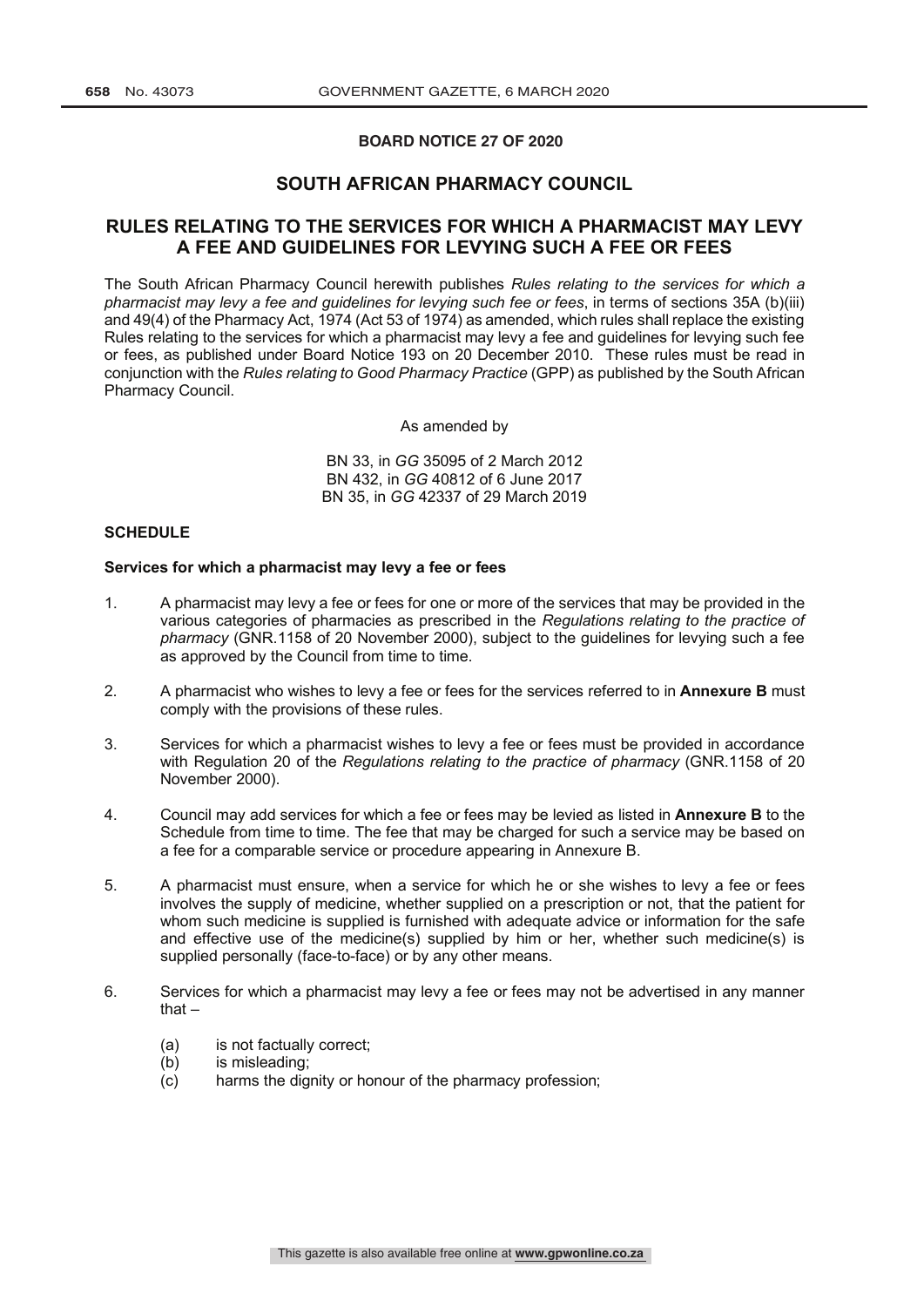- (d) disparages another pharmacist;
- (e) is calculated to suggest that his or her professional skill or ability or his or her facilities or that of the pharmacy owner, as the case may be, for practising his or her profession or rendering the service(s) concerned are superior to those of other pharmacists.
- 7. A pharmacist may not tout or attempt to tout for services for which he or she wishes to levy a fee or fees.
- 8. A pharmacist may not levy a fee or fees for a service for which he or she is not trained or for which prior authorisation from the Council is required before he or she may provide such service(s) until such authorisation is obtained. Acceptable documentary evidence of training, experience or competence, must be provided if and when required by the Council, which could include but shall not be limited to-
	- (a) the successful completion of further education and training at a provider accredited by a competent authority; or
	- (b) practical experience gained under controlled circumstances and the mentorship of a competent person or authority; or
	- (c) the successful completion of continuing professional development (CPD) courses offered by a provider accredited by a competent authority.
- 9. A pharmacist may provide any one or more of the services referred to in **Annexure B** without levying a fee or fees.
- 10. A pharmacist who wishes to levy a fee or fees for the services referred to in **Annexure B** must inform patients regarding the fee to be levied prior to providing any of the services listed in the schedule.
- 11. A pharmacist who wishes to levy a fee or fees for the services referred to in **Annexure B** must display a list of services and fees conspicuously in the pharmacy.
- 12. A pharmacist who wishes to levy a fee or fees for the services referred to in **Annexure B** must indicate clearly on the invoice and/or receipt provided, the service for which a fee is levied and the amount of the fee per service.

## **Guidelines for the levying of a fee or fees**

13. The guidelines published herewith as **Annexure A** shall constitute the only guidelines for levying a fee or fees for any one or more of the services referred to in **Annexure B**.

# **TA MASANGO REGISTRAR**

Address: 591 Belvedere Street, Arcadia, Pretoria, 0083, Private Bag X40040, Arcadia, 0007. Telephone: 0861 7272 00. bn@sapc.za.org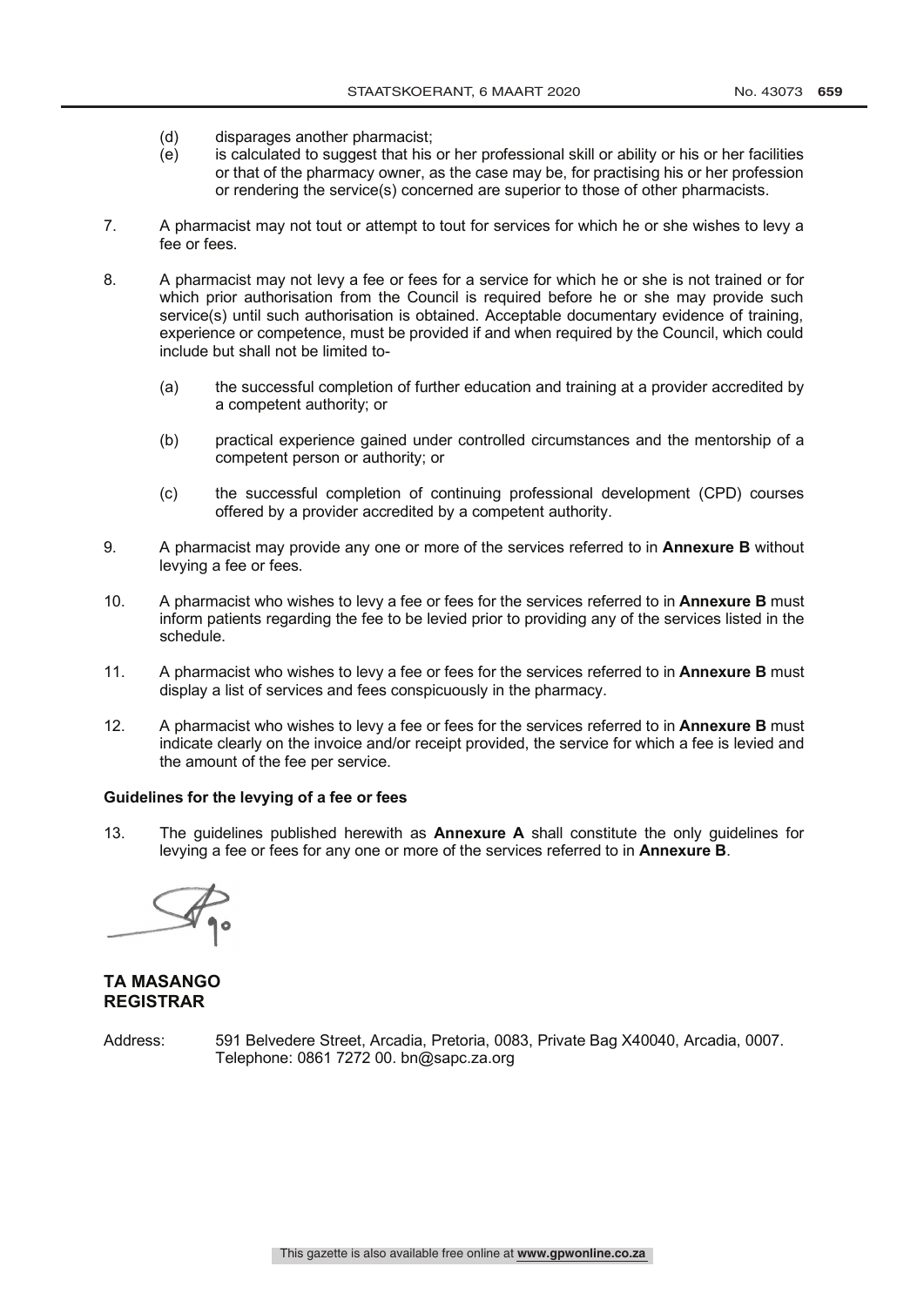## **ANNEXURE A**

## **GUIDELINES FOR LEVYING A FEE OR FEES**

### **General guidelines governing the determination of a fee or fees**

## **1. Definitions**

"**Compounding**" means to the preparing, mixing, combining, packaging and labelling of a medicine for dispensing as a result of a prescription for an individual patient by a pharmacist or a person authorised in terms of Medicines and Related Substances Act, 101 of 1965.

"**Dispensing**" means the interpretation and evaluation of a prescription, the selection, manipulation or compounding of the medicine, the labelling and supply of the medicine in an appropriate container according to the Medicines Act and the provision of information and instructions by a pharmacist to ensure the safe and effective use of medicine by the patient and "dispense" has a corresponding meaning.

**"Therapeutic medicine monitoring"** means the use of serum medicine concentrations, the mathematical relationship between a medicine dosage regimen and resulting serum concentrations (pharmacokinetics), and the relationship of medicine concentrations at the site of action to pharmacological response (pharmacodynamics) to optimise medicine therapy in individual patients taking into consideration the clinical status of the patient.

## **2. Nature of services provided**

A pharmacist may, in charging a fee for professional services rendered by him/her take into account one or more of the following factors –

- (a) the nature of the professional service rendered;
- (b) the time of day and circumstances under which the service is rendered.

## 3. **Call out service, delivery of medicines and after-hour fees**

- (a) Where a pharmacist is called out from his/her pharmacy, or the pharmacy in which he/she practises, or from his or her residence or other place where he or she may be, a fee including the travelling time and costs according the South African Revenue Services (SARS) travelling reimbursement table as published from time to time, may be charged.
- (b) Where a pharmacist is required to deliver a service after normal operating hours, an after-hours fee may be charged. The recommended fee is one and a half times the normal fee for a specific procedure code. The hours of opening of a pharmacy must be clearly displayed.
- (c) Where a pharmacist is required by the patient or caregiver to transport a medicine to a patient, the transport costs according the South Africa Revenue Services (SARS) travelling reimbursement table as published from time to time may be charged.
- (d) Where a pharmacist is reclaiming expenses, details of the expenses must be individually itemised.

#### 4. **Collaboration with other health care professionals**

Services may be provided in collaboration with a registered nurse or other registered health care professional as agreed to by the Council and other statutory health councils as applicable.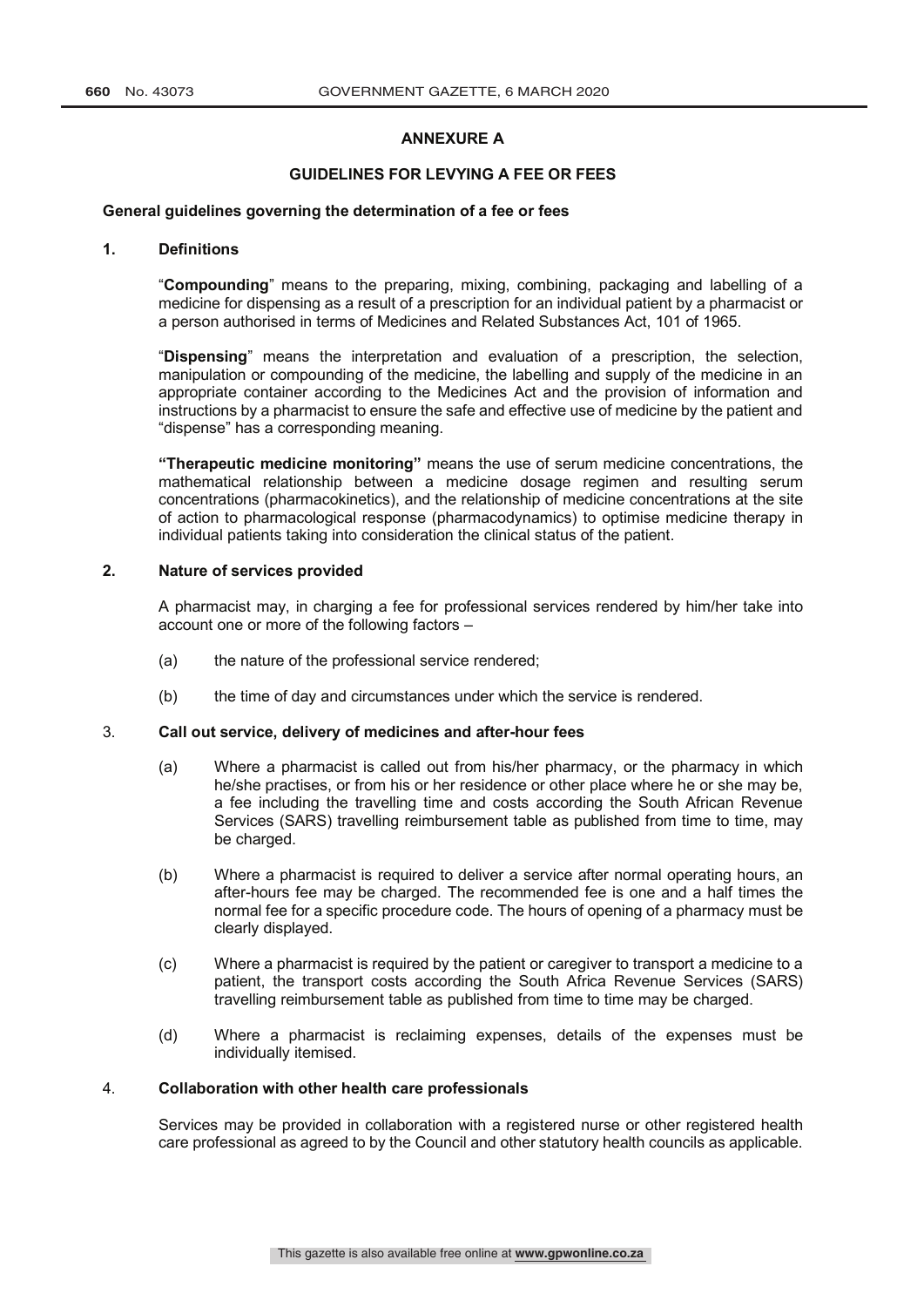## **5. A pharmacist's guide to fees**

## 5.1 **Procedures**

- 5.1.1 Services for which a fee or fees may be levied shall be divided into procedures as indicated in **Annexure B**. A separate fee shall be charged for each procedure.
- 5.1.2. The fee per procedure shall be based on a procedure code as listed in **Annexure B**.
- 5.1.3 The fee for after-hours and/or call-out services must be levied separately as per clause 3 using the designated procedure codes as listed in **Annexure B**.
- 5.1.4 The fees will be reviewed on an annual basis.
- 5.1.5 All expenses claimed must be indicated separately.

## 6. **Pharmacy support personnel**

The fee or fees may be levied by a pharmacist whether the service concerned is provided by the pharmacist, any other person registered in terms of the Pharmacy Act or a healthcare professional employed in the pharmacy: Provided that any such person may only provide a service or perform an act which falls within his or her scope of practice.

## 7. **Chronic Medicines Authorisation**

A fee may be levied by a pharmacist where he/she needs to liaise with a medical scheme, an entity concerned with the management of pharmaceutical benefits and/or a medical practitioner to initiate or renew a chronic medicine authorisation or update a chronic medicine authorisation.

## 8. **Guidelines for charging fees where one or more service may be provided**

The following examples are provided as guidelines:

|      | <b>Scenario</b>                                                                                                                                                      | Fees that may be levied<br>for services provided                                                                                                          | <b>Procedure</b><br>Codes           |
|------|----------------------------------------------------------------------------------------------------------------------------------------------------------------------|-----------------------------------------------------------------------------------------------------------------------------------------------------------|-------------------------------------|
| i.   | A patient presents a prescription for<br>dispensing to the pharmacist which<br>requires the compounding<br>of a<br>product.                                          | A professional fee<br>for<br>compounding plus the fee<br>for dispensing may<br>be<br>levied.                                                              | Procedure<br>codes 0002 and<br>0001 |
| ii.  | A patient presents a prescription for<br>dispensing to the pharmacist which<br>includes the preparation of a sterile<br>product.                                     | A professional fee for<br>preparation of a sterile<br>product plus the fee for<br>dispensing may be levied.                                               | Procedure<br>codes 0003 and<br>0001 |
| iii. | A patient presents a prescription for<br>dispensing to the pharmacist which<br>the preparation of an<br>includes<br>intravenous admixture or parenteral<br>solution. | A professional fee for the<br>preparation<br>of<br>an<br>intravenous admixture or<br>parenteral solution plus<br>the fee for dispensing may<br>be levied. | Procedure<br>codes 0004 and<br>0001 |
| iv.  | A patient presents a prescription for<br>dispensing to the pharmacist which<br>includes the preparation of a total<br>parenteral nutrition product                   | A professional fee for<br>preparation of<br>total<br>a<br>nutrition<br>parenteral<br>product plus the fee for<br>dispensing may be levied.                | Procedure<br>codes 0005 and<br>0001 |
| v.   | A patient presents a prescription for<br>dispensing to the pharmacist which<br>includes a cytotoxic preparation.                                                     | A professional fee<br>for<br>cytotoxic preparation plus<br>the fee for dispensing may<br>be levied.                                                       | Procedure<br>codes 0006 and<br>0001 |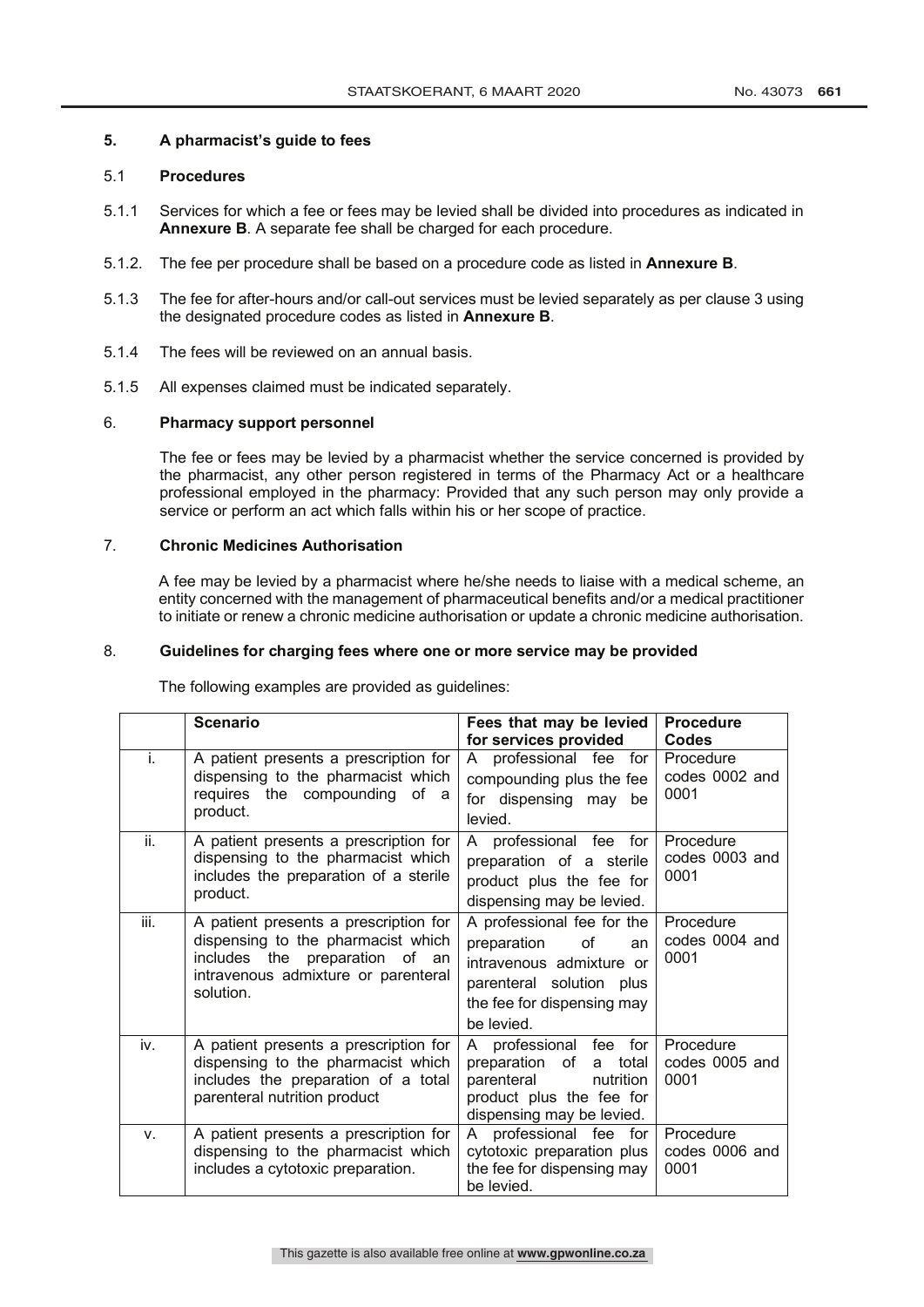|       | <b>Scenario</b>                                                                                                                                                               | Fees that may be levied<br>for services provided                                                                                  | <b>Procedure</b><br><b>Codes</b>    |
|-------|-------------------------------------------------------------------------------------------------------------------------------------------------------------------------------|-----------------------------------------------------------------------------------------------------------------------------------|-------------------------------------|
| vi.   | requests information<br>patient<br>A<br>regarding the use of medicine<br>by<br>another<br>dispensed<br>entity<br>authorised to dispense medicines.                            | professional fee for<br>A<br>provision of information<br>concerning the medicines<br>may be levied.                               | Procedure code<br>0008              |
| vii.  | A patient presents him/herself to the<br>pharmacist with a prescription for<br>dispensing<br>and<br>requests<br>blood<br>glucose monitoring.                                  | A professional fee for<br>blood glucose monitoring<br>plus the fee for dispensing<br>may be levied.                               | Procedure<br>codes 0012 and<br>0001 |
| viii. | A patient presents him/herself to the<br>pharmacist with a prescription for<br>dispensing<br>requests<br>blood<br>and<br>cholesterol<br>and/or<br>triglyceride<br>monitoring. | A professional fee for<br>blood cholesterol and/or<br>triglyceride<br>monitoring<br>plus the fee for dispensing<br>may be levied. | Procedure<br>codes 0013 and<br>0001 |
| ix.   | A patient presents him/herself to the<br>pharmacist with a prescription for<br>and<br>dispensing<br>requests<br>blood<br>pressure monitoring.                                 | professional fee<br>for<br>A<br>blood pressure monitoring<br>plus the dispensing fee<br>may be levied.                            | Procedure<br>codes 0015 and<br>0001 |
| x.    | A patient presents him/herself to the<br>pharmacist with a prescription for<br>dispensing and requests a peak flow<br>measurement.                                            | A professional fee for peak<br>flow measurement plus<br>the fee for dispensing may<br>be levied.                                  | Procedure<br>codes 0019 and<br>0001 |
| xi.   | A patient requests immunisation.                                                                                                                                              | A professional fee for<br>administration of<br>immunisation plus the fee<br>for dispensing may be<br>levied.                      | Procedure<br>codes 0022 and<br>0001 |
| xii.  | A patient requests that the medicine<br>on a prescription dispensed in the<br>pharmacy be delivered to a given<br>address.                                                    | A delivery fee plus the fee<br>for dispensing may be<br>levied.                                                                   | Procedure<br>codes 0025 and<br>0001 |
| xiii. | The pharmacist is called to the<br>pharmacy after hours to dispense a<br>prescription.                                                                                        | A fee for a call out service<br>plus the fee for dispensing<br>may be levied.                                                     | Procedure<br>codes 0024 and<br>0001 |
| xiv.  | A patient presents herself to the<br>pharmacist for emergency post coital<br>contraception (EPC).                                                                             | A professional fee for EPC<br>plus the fee for pharmacist<br>initiated therapy may be<br>levied.                                  | Procedure<br>codes 0027 and<br>0001 |
| XV.   | A patient presents him/herself for<br>pharmacist initiated therapy.                                                                                                           | professional<br>fee for<br>A<br>initiated<br>pharmacist<br>therapy plus the fee for<br>dispensing may be levied.                  | Procedure<br>codes 0028 and<br>0001 |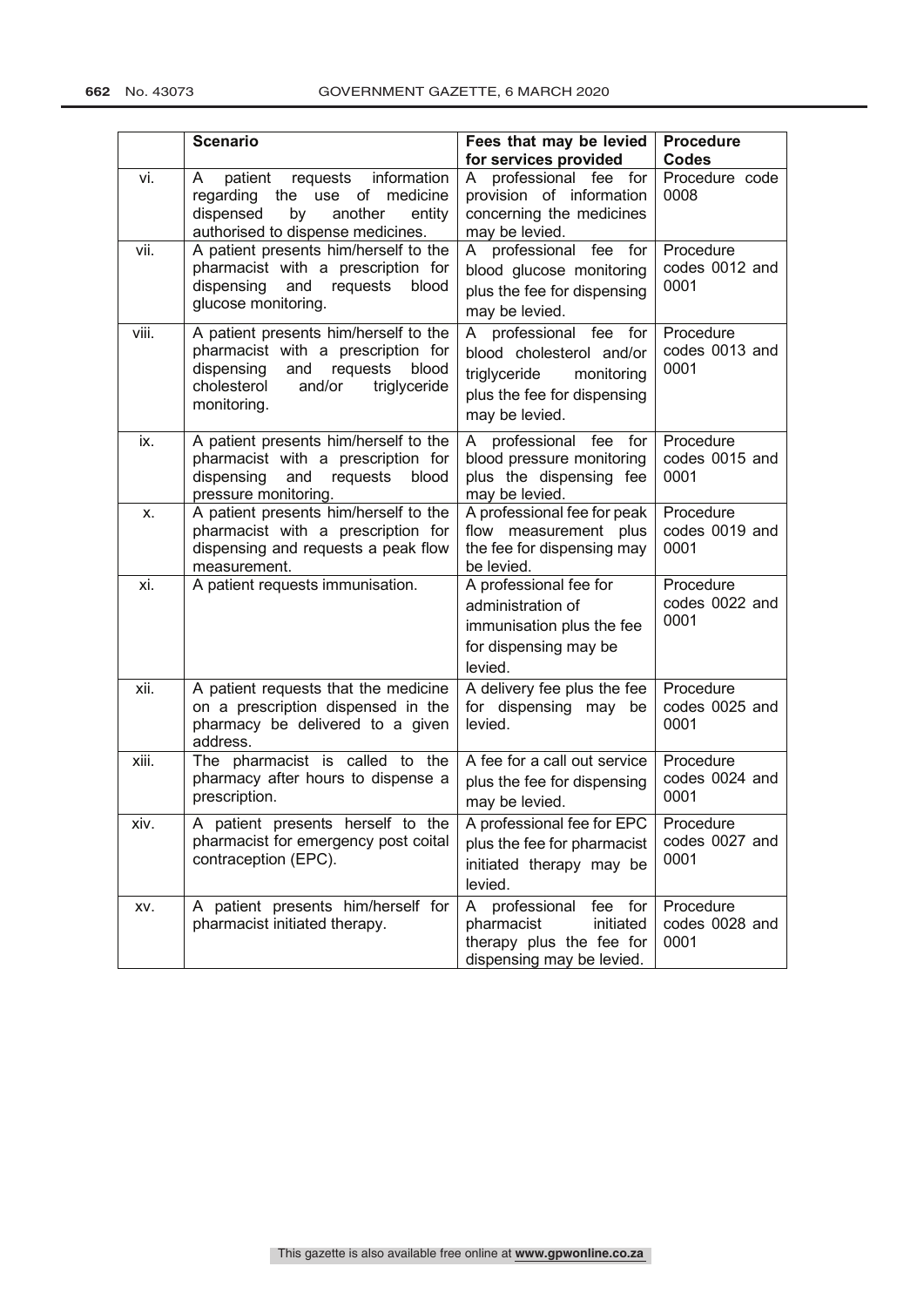#### **Procedure Code Procedure Performed Performed by Reference Categories of pharmacies in which services may be provided Time in Minutes Fee (VAT exclusive) (Rands) Fee (VAT inclusive) (Rands) DISPENSING PROCEDURES** 0001(a) Independent evaluation of a prescription with regard to appropriateness of items<br>prescribed for the prescribed for the<br>individual, legality, individual, content and correctness. It includes evaluating the dosage, safety of the medicine, interactions with other medicines used by the patient, pharmaceutical and pharmacological incompatibilities, treatment duplications and possible allergies to the medicine prescribed. Pharmacist GPP manual Sections: Facilities: 1.2.1 through 1.2.13, 1.3 (institutiona l pharmacie s), 1.4 (mobile pharmacie s) Dispensing service:  $2.7.1,$ 2.7.2, 2.7.3, 2.7.4, **Standards** for patient information and advice: 2.8 and 2.7.5(b) Community and Public or Private Institutional 1 Refer to *Regulations relating to a transparent pricing system for medicines and scheduled substances: Amendment (Dispensing fee for pharmacists*), GNR 1090, published on 19 November 2010 published in terms of the Medicines and Related Substances Act (Act 101 of 0001(b) expiry dates and keeping Pharmacist  $\begin{array}{|c|c|c|c|c|c|c|c|}\n\hline\n2.7.2 & \text{Private} & 3 & \text{Ous} \\
\hline\n2.7.3 & \text{Private} & 3 & \text{Ous} \\
\hline\n\end{array}$ Preparation of the medicine(s) as per a<br>nescription which prescription, includes the picking, packaging, labelling of medicine, checking of of appropriate dispensing records in compliance with the Medicines and Related Substances Act, Act 101 of 1965, as amended. Pharmacist Community and Public or Private Institutional 3 0001(c) Handing of medicines to the patient/caregiver, including the provision of advice/instructions and a information leaflet/ written material regarding the safe and efficacious use of the medicine dispensed. Pharmacist **Community** and Public or Private Institutional 1 0002 Compounding of an extemporaneous preparation for a specific patient. It refers to the compounding of any non-sterile pharmaceutical product prepared as a single preparation for a patient (a new product is manufactured) including the necessary documentation. Pharmacist GPP manual 2.18 **Community** and Public or Private Institutional  $10$  187,91 216,09 0003 Preparation of a sterile product including the<br>preparation of the preparation documentation, equipment, and the area for the preparation of sterile products. Pharmacist GPP manual 1.2, 2.4, 2.10, 2.17 **Community** and Public or Private Institutional 14 361,42 415,64

## **ANNEXURE B**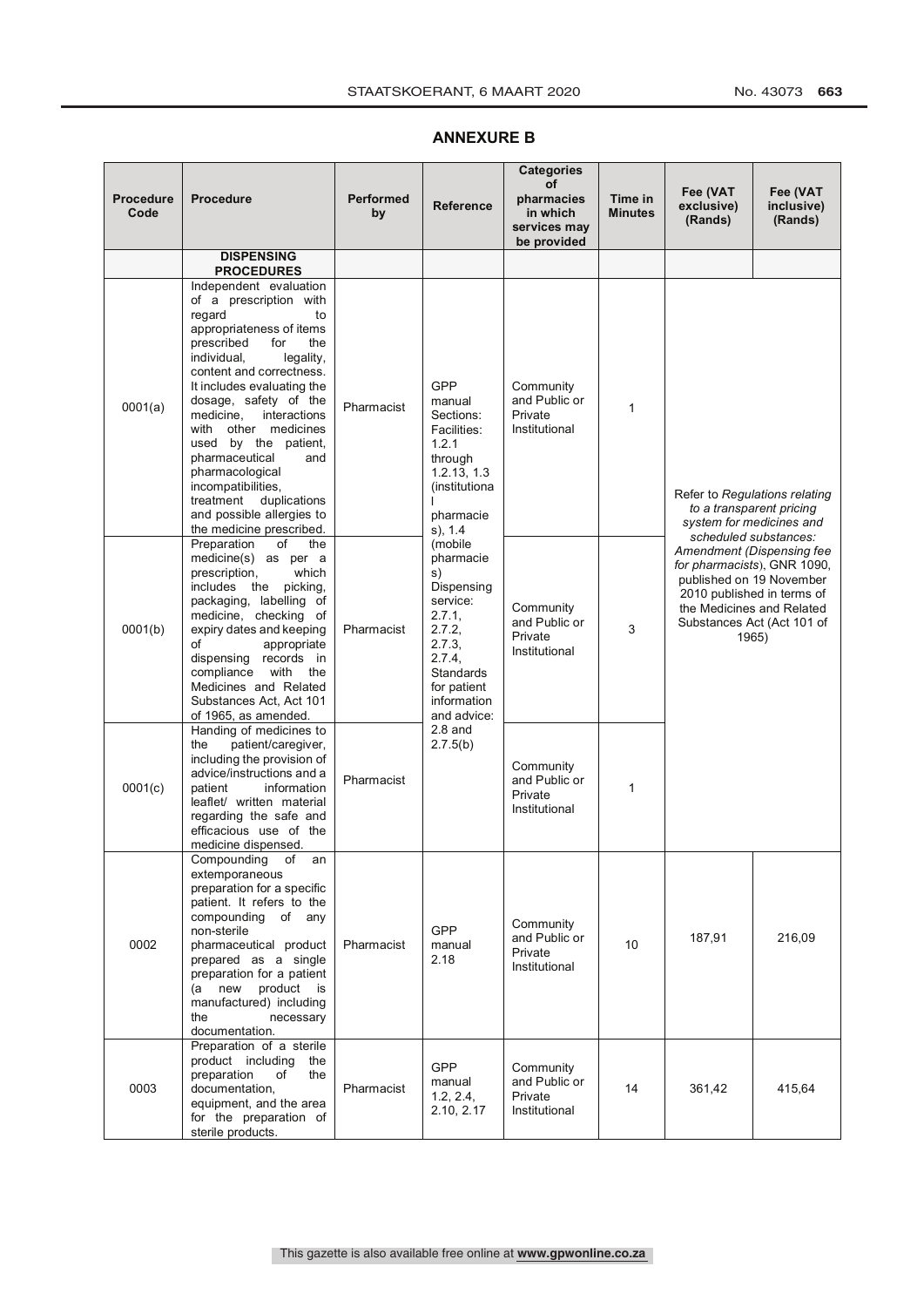| <b>Procedure</b><br>Code | <b>Procedure</b>                                                                                                                                                                                                                                                                                                                                                                                                          | <b>Performed</b><br>by                                                     | <b>Reference</b>                                 | <b>Categories</b><br>of<br>pharmacies<br>in which<br>services may      | Time in<br><b>Minutes</b> | Fee (VAT<br>exclusive)<br>(Rands) | Fee (VAT<br>inclusive)<br>(Rands) |
|--------------------------|---------------------------------------------------------------------------------------------------------------------------------------------------------------------------------------------------------------------------------------------------------------------------------------------------------------------------------------------------------------------------------------------------------------------------|----------------------------------------------------------------------------|--------------------------------------------------|------------------------------------------------------------------------|---------------------------|-----------------------------------|-----------------------------------|
| 0004                     | Preparation<br>of<br>an<br>intravenous admixture or<br>parenteral<br>solution,<br>including the preparation<br>of the documentation,<br>equipment, the area for<br>the preparation of the<br>sterile products and the<br>quality control of the final<br>product.                                                                                                                                                         | Pharmacist                                                                 | <b>GPP</b><br>manual<br>2.4, 2.10,<br>2.17.1     | be provided<br>Public or<br>Private<br>Institutional                   | 6                         | 169,94                            | 195,44                            |
| 0005                     | Preparation of a total<br>parenteral<br>nutrition<br>preparation<br>$(TPN)$ ,<br>including the preparation<br>of the documentation,<br>equipment, the area for<br>the preparation of the<br>sterile products and the<br>quality control of the final<br>product.                                                                                                                                                          | Pharmacist                                                                 | <b>GPP</b><br>manual<br>2.10,<br>2.17.2,<br>2.18 | Public or<br>Private<br>Institutional                                  | 13                        | 358,66                            | 412,46                            |
| 0006                     | Preparation of cancer<br>chemotherapy<br>for<br>intravenous,<br>intramuscular<br>or<br>intrathecal<br>administration, including<br>the preparation of the<br>documentation,<br>equipment, the area for<br>the preparation of the<br>sterile<br>products,<br>the<br>admixing<br>and<br>reconstitution thereof for<br>dispensing<br>in<br>a<br>large/small<br>volume<br>parenteral, or a syringe<br>for a specific patient. | Pharmacist                                                                 | <b>GPP</b><br>manual<br>2.4, 2.10,<br>2.17.3     | Public or<br>Private<br>Institutional                                  | 17                        | 463,39                            | 532,90                            |
|                          | <b>CLINICAL PHARMACY</b><br>Performance<br>of<br>a<br>consultation to establish<br>the<br>pharmacokinetic                                                                                                                                                                                                                                                                                                                 |                                                                            |                                                  |                                                                        |                           |                                   |                                   |
| 0007                     | dosing of a medicine and<br>perform<br>therapeutic<br>medicine<br>monitoring.<br>This includes the review<br>of the data collected, the<br>necessary calculations,<br>review<br>and<br>the<br>formulation<br>of<br>recommendations<br>and<br>the<br>necessary<br>consultation<br>with<br>the<br>prescriber.                                                                                                               | Pharmacist<br>registered<br>as a<br>specialist in<br>pharmaco-<br>kinetics | <b>GPP</b><br>Manual<br>2.11.3                   | Consultant,<br>Public or<br>Private<br>Institutional                   | 18                        | 520,36                            | 598,42                            |
| 0008                     | Provision of information<br>concerning a particular<br>patient's<br>condition<br>or<br>medicine<br>following<br>evaluation<br>by<br>the<br>pharmacist in a situation<br>where no dispensing<br>activity occurs.                                                                                                                                                                                                           | Pharmacist                                                                 | GPP<br>manual<br>2.8                             | Community or<br>Consultant or<br>Private or<br>Public<br>Institutional | 4                         | 75,26                             | 86,55                             |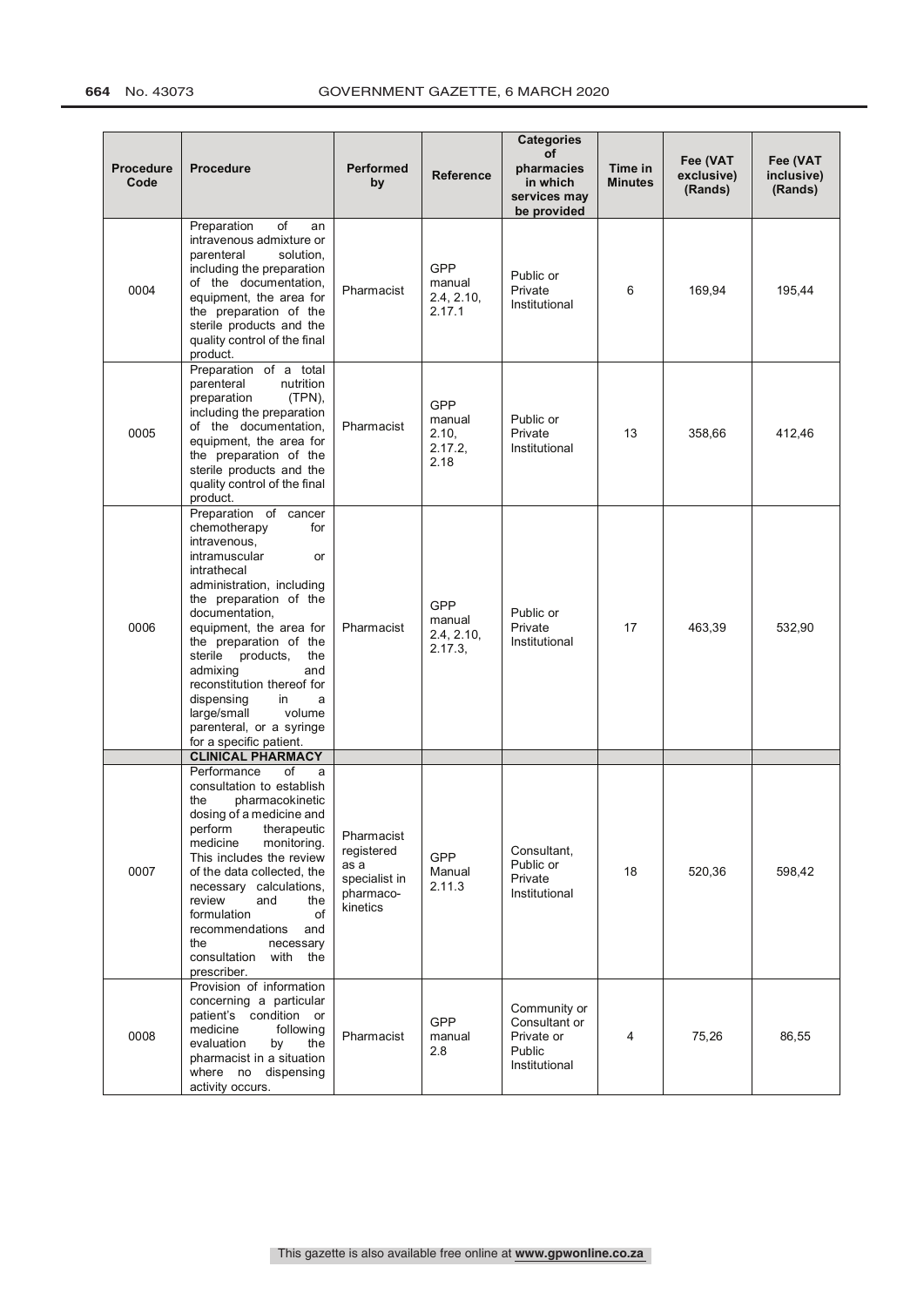## STAATSKOERANT, 6 MAART 2020 No. 43073 665

| <b>Procedure</b><br>Code | <b>Procedure</b>                                                                                                                                                                                                                                                                                                                                                                                                                                 | <b>Performed</b><br>by                                                                                                                                                                                                                                                                  | <b>Reference</b>                 | <b>Categories</b><br>of<br>pharmacies<br>in which<br>services may<br>be provided | Time in<br><b>Minutes</b> | Fee (VAT<br>exclusive)<br>(Rands) | Fee (VAT<br>inclusive)<br>(Rands) |
|--------------------------|--------------------------------------------------------------------------------------------------------------------------------------------------------------------------------------------------------------------------------------------------------------------------------------------------------------------------------------------------------------------------------------------------------------------------------------------------|-----------------------------------------------------------------------------------------------------------------------------------------------------------------------------------------------------------------------------------------------------------------------------------------|----------------------------------|----------------------------------------------------------------------------------|---------------------------|-----------------------------------|-----------------------------------|
| 0009                     | application<br>of<br>The<br>pharmaceutical<br>expertise<br>help<br>to<br>medicine<br>maximise<br>efficacy and minimise<br>medicine<br>toxicity in<br>individual patients<br>by<br>contributing to the care<br>of the individual patient<br>through the provision of<br>medicine<br>information<br>and assisting in problem<br>solving in the ward<br>environment<br>for<br>individual<br>patients.<br>dispensing<br>where no<br>activity occurs. | Pharmacist                                                                                                                                                                                                                                                                              | GPP<br>manual<br>2.11            | Private or<br>Public<br>Institutional                                            | 3                         | 63,93                             | 73,52                             |
| 0010                     | PCDT: A face-to-face<br>with<br>consultation<br>a<br>where<br>patient<br>a<br>pharmacist<br>personally<br>takes down a patient's<br>history,<br>performs<br>an<br>appropriate<br>health<br>examination<br>including<br>observations, and plans<br>appropriate<br>interventions/ treatment,<br>which<br>include<br>may<br>referral to another health<br>care professional.                                                                        | Pharmacist<br>who has<br>completed<br>supplement<br>ary training<br>in PCDT and<br>registered<br>such course<br>with Council<br>and who is<br>the holder of<br>a permit<br>issued in<br>terms of<br>Section<br>22A(15) (or<br>its<br>predecessor<br>) of the<br><b>Medicines</b><br>Act | GPP<br>Manual<br>section<br>2.12 | Community                                                                        | 8                         | 226,27                            | 260,21                            |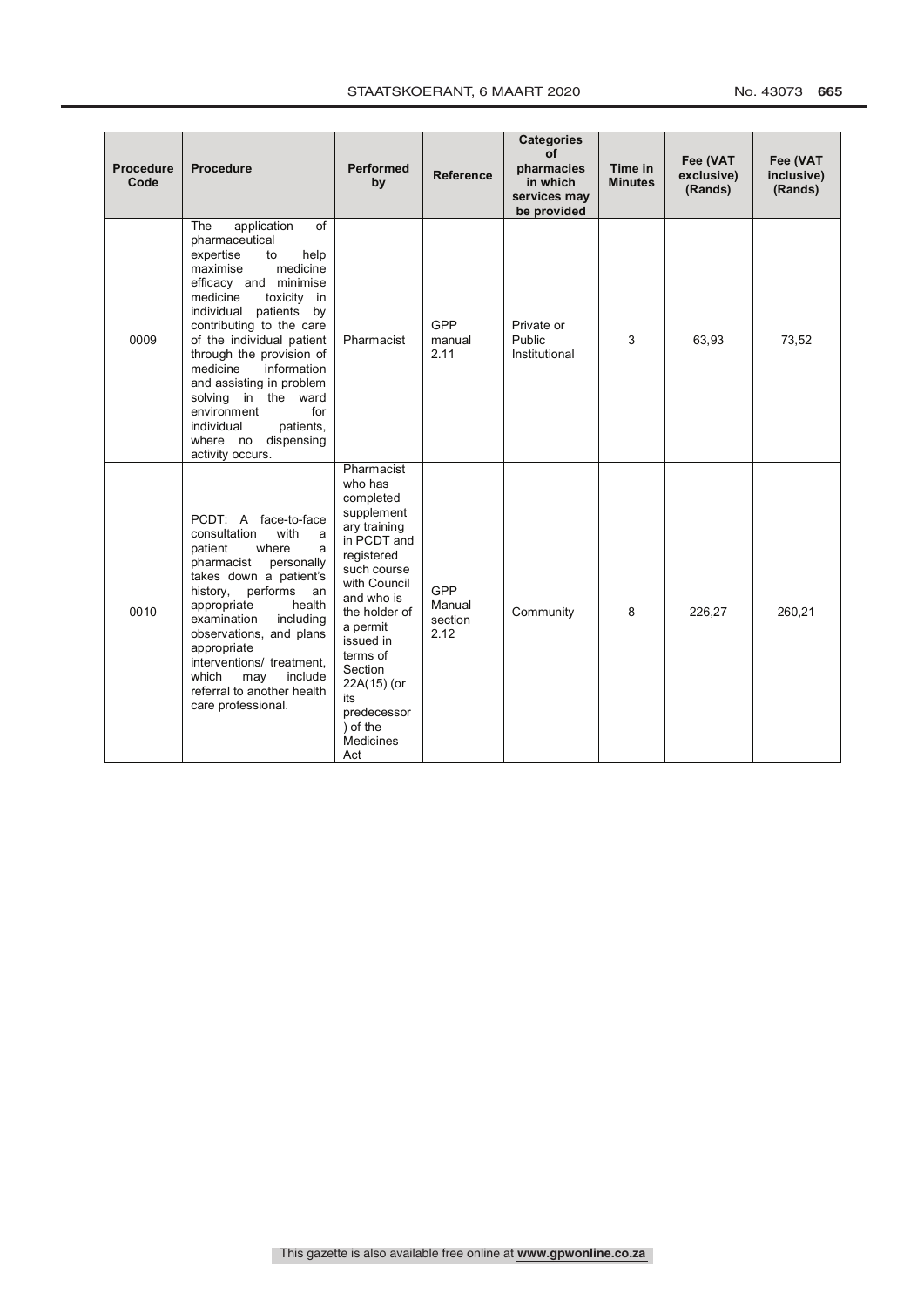## **666** No. 43073 GOVERNMENT GAZETTE, 6 MARCH 2020

| <b>Procedure</b><br>Code | <b>Procedure</b>                                                                                                                                                                                                                                                                                                                                                                                                                                                                                                                                                                                                                                                                                                                                                                                                                                                                                                                                                   | <b>Performed</b><br>by | <b>Reference</b>               | <b>Categories</b><br>of<br>pharmacies<br>in which<br>services may                     | Time in<br><b>Minutes</b> | Fee (VAT<br>exclusive)<br>(Rands) | Fee (VAT<br>inclusive)<br>(Rands) |
|--------------------------|--------------------------------------------------------------------------------------------------------------------------------------------------------------------------------------------------------------------------------------------------------------------------------------------------------------------------------------------------------------------------------------------------------------------------------------------------------------------------------------------------------------------------------------------------------------------------------------------------------------------------------------------------------------------------------------------------------------------------------------------------------------------------------------------------------------------------------------------------------------------------------------------------------------------------------------------------------------------|------------------------|--------------------------------|---------------------------------------------------------------------------------------|---------------------------|-----------------------------------|-----------------------------------|
| 0011                     | Medicine<br>use review:<br>Reviewing<br>of<br>the<br>patient's<br>overall<br>medication<br>requirements,<br>as<br>requested by the patient<br>or the patient's health<br>care professional,<br>to<br>ensure the effective use<br>of medicine in response<br>to a diagnosis made by<br>another<br>health<br>care<br>professional in order to<br>maximise<br>therapeutic<br>outcomes. It involves<br>analysing the patient's<br>medication record to<br>the<br>assess<br>appropriateness and/or<br>cost effectiveness<br>of<br>treatment to<br>ensure<br>rational medicine use,<br>and to identify possible<br>interactions and adverse<br>drug reactions. It also<br>involves developing<br>a a<br>of<br>action<br>plan<br>in.<br>collaboration with other<br>health<br>care<br>professionals and the<br>patient. It may involve a<br>consultation with the<br>Full<br>patient.<br>records<br>must<br>be<br>kept<br>in<br>accordance<br>with<br>the<br>GPP standard | Pharmacist             | GPP<br>manual<br>2.25          | be provided<br>Community or<br>Consultant or<br>Private or<br>Public<br>Institutional | 4                         | 113,78                            | 130,85                            |
|                          | PROMOTION OF PUBLIC HEALTH<br>SCREENING AND TESTING OF BIOLOGICAL AND PHYSICAL PARAMETERS.                                                                                                                                                                                                                                                                                                                                                                                                                                                                                                                                                                                                                                                                                                                                                                                                                                                                         |                        |                                |                                                                                       |                           |                                   |                                   |
| 0012                     | Blood glucose                                                                                                                                                                                                                                                                                                                                                                                                                                                                                                                                                                                                                                                                                                                                                                                                                                                                                                                                                      | Pharmacist             | GPP<br>Manual<br>2.13.7        | Community<br>and Public or<br>Private<br>Institutional                                | 4                         | 85,46                             | 98,27                             |
| 0013                     | Blood cholesterol and/or<br>tri-glycerides                                                                                                                                                                                                                                                                                                                                                                                                                                                                                                                                                                                                                                                                                                                                                                                                                                                                                                                         | Pharmacist             | GPP<br>Manual<br>2.13.6        | Community<br>and Public or<br>Private<br>Institutional                                | $\overline{7}$            | 139,51                            | 160,44                            |
| 0014                     | Urine analysis                                                                                                                                                                                                                                                                                                                                                                                                                                                                                                                                                                                                                                                                                                                                                                                                                                                                                                                                                     | Pharmacist             | GPP<br>Manual 2.<br>13.9       | Community<br>and Public or<br>Private<br>Institutional                                | $\overline{7}$            | 127,54                            | 146,67                            |
| 0015                     | <b>Blood</b><br>pressure<br>monitoring                                                                                                                                                                                                                                                                                                                                                                                                                                                                                                                                                                                                                                                                                                                                                                                                                                                                                                                             | Pharmacist             | <b>GPP</b><br>Manual<br>2.13.3 | Community<br>and Public or<br>Private<br>Institutional                                | $\overline{4}$            | 75,75                             | 87,11                             |
| 0016                     | HIV and AIDS pre-test<br>counselling                                                                                                                                                                                                                                                                                                                                                                                                                                                                                                                                                                                                                                                                                                                                                                                                                                                                                                                               | Pharmacist             | GPP<br>Manual<br>2.13.5        | Community<br>and Public or<br>Private<br>Institutional                                | 24                        | 605,66                            | 696,51                            |
| 0017                     | HIV and AIDS testing<br>post-test<br>and<br>counselling                                                                                                                                                                                                                                                                                                                                                                                                                                                                                                                                                                                                                                                                                                                                                                                                                                                                                                            | Pharmacist             | GPP<br>Manual<br>2.13.5        | Community<br>and Public or<br>Private<br>Institutional                                | 17                        | 431,50                            | 496,22                            |
| 0018                     | Pregnancy screening                                                                                                                                                                                                                                                                                                                                                                                                                                                                                                                                                                                                                                                                                                                                                                                                                                                                                                                                                | Pharmacist             | GPP<br>Manual<br>2.13.8        | Community<br>and Public or<br>Private<br>Institutional                                | $\overline{7}$            | 135,80                            | 156,17                            |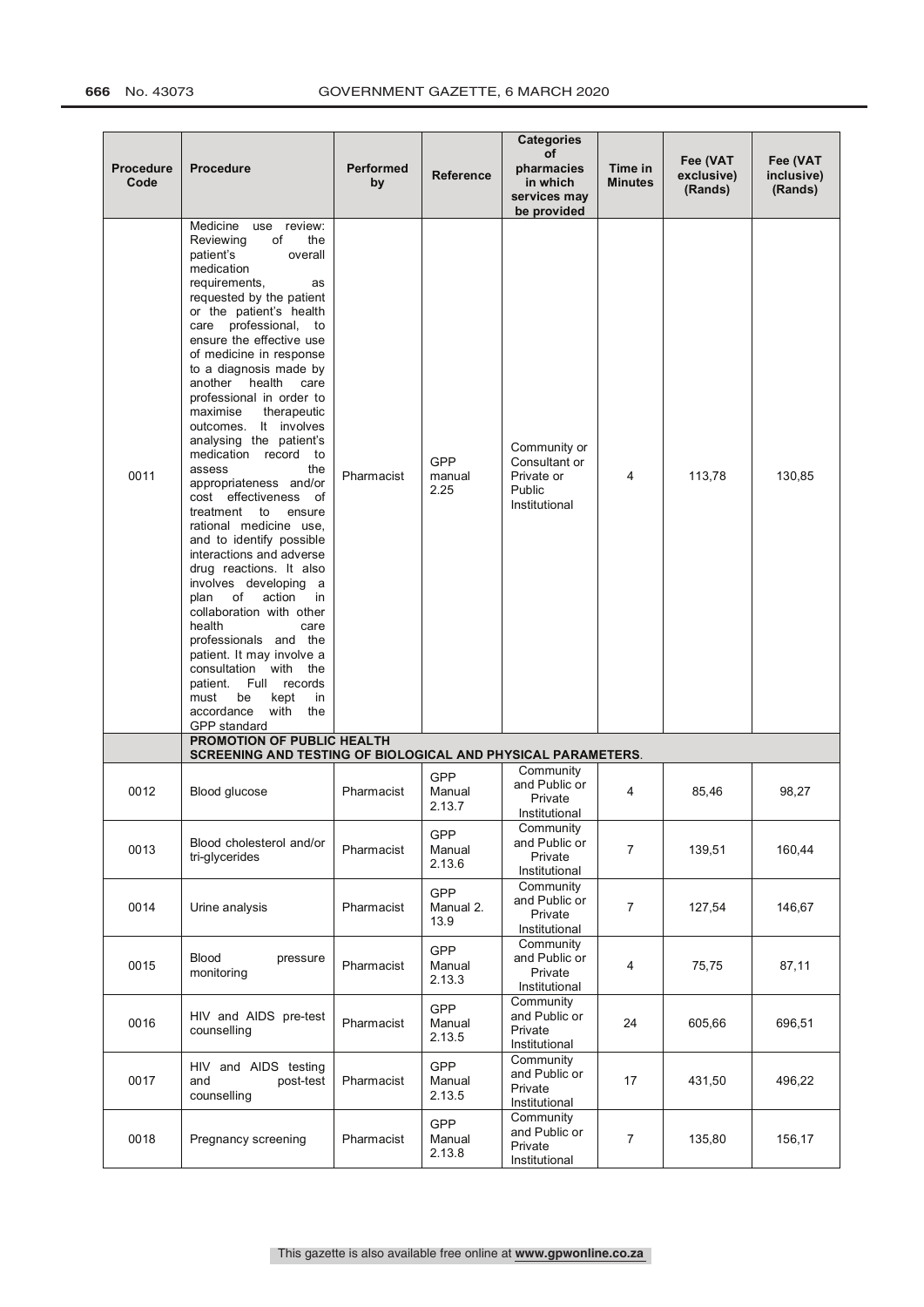|                          |                                                                                                                                                                                                                                                                                                                                                                                                                                                                                   |                          |                                | <b>Categories</b>                                                   |                           |                                   |                                   |
|--------------------------|-----------------------------------------------------------------------------------------------------------------------------------------------------------------------------------------------------------------------------------------------------------------------------------------------------------------------------------------------------------------------------------------------------------------------------------------------------------------------------------|--------------------------|--------------------------------|---------------------------------------------------------------------|---------------------------|-----------------------------------|-----------------------------------|
| <b>Procedure</b><br>Code | <b>Procedure</b>                                                                                                                                                                                                                                                                                                                                                                                                                                                                  | Performed<br>by          | Reference                      | of<br>pharmacies<br>in which<br>services may<br>be provided         | Time in<br><b>Minutes</b> | Fee (VAT<br>exclusive)<br>(Rands) | Fee (VAT<br>inclusive)<br>(Rands) |
| 0019                     | Flow<br>Peak<br>measurement                                                                                                                                                                                                                                                                                                                                                                                                                                                       | Pharmacist               | GPP<br>Manual<br>2.13.4        | Community<br>and Public or<br>Private<br>Institutional              | 4                         | 68,14                             | 78,36                             |
| 0020                     | Reproductive<br>health<br>service                                                                                                                                                                                                                                                                                                                                                                                                                                                 | Pharmacist               | GPP<br>Manual<br>2.15          | Community<br>and Public or<br>Private<br>Institutional              | 5                         | 119,94                            | 137,93                            |
| 0021                     | Administration<br>of an<br>intra-muscular or sub-<br>cutaneous injection.                                                                                                                                                                                                                                                                                                                                                                                                         | Pharmacist               | GPP<br>Manual<br>2.15          | Community<br>and Public or<br>Private<br>Institutional              | 4                         | 82,87                             | 95,31                             |
| 0022                     | Administration<br>of<br>immunisation.                                                                                                                                                                                                                                                                                                                                                                                                                                             | Pharmacist               | <b>GPP</b><br>Manual<br>2.14   | Community<br>and Public or<br>Private<br>Institutional              | 5                         | 93,22                             | 107,21                            |
|                          | <b>REIMBURSABLE EXPENSE CODES</b>                                                                                                                                                                                                                                                                                                                                                                                                                                                 |                          |                                |                                                                     |                           |                                   |                                   |
| 0023<br>0024             | Chronic<br>medicine<br>authorisation<br>assistance: A fee may be<br>levied by a pharmacist<br>where she/he needs to<br>liaise with a medical<br>scheme / PBM and or<br>doctor to initiate or<br>chronic<br>renew<br>a<br>authorisation<br>medicine<br>or update a chronic<br>medicine<br>authorisation<br>where there has been a<br>other<br>dosage<br>or<br>prescription<br>change,<br>include<br>which<br>may<br>completion of application<br>forms.<br>Call Out:<br>Where<br>a | Pharmacist<br>Pharmacist | GPP                            | Community<br>and Public or<br>Private<br>Institutional<br>Community |                           |                                   |                                   |
|                          | pharmacist is called out<br>from his/her pharmacy,<br>or the pharmacy in which<br>he/she practises, or from<br>his or her residence or<br>other place where he or<br>she may be, a fee<br>including the travelling<br>time and costs according<br>African<br>the<br>South<br>Services<br>Revenue<br>(SARS)<br>travelling<br>reimbursement table as<br>published from time to<br>time, may be charged.                                                                             |                          | manual<br>4.2.3.2 and<br>4.3.6 | and Public or<br>Private<br>Institutional                           |                           |                                   |                                   |
| 0025                     | Delivery of medicine:<br>Where it is necessary, at<br>the request of a patient<br>or the patient's agent<br>and by agreement with<br>the patient or his or her<br>agent, for medicine to be<br>transported to a place<br>requested by the patient<br>or his or her agent, the<br>costs involved in that<br>transportation can be<br>charged back to the<br>patient<br>as<br>a<br>reimbursable expense.<br>The travelling cost per                                                 |                          | <b>GPP</b><br>manual<br>2.7.5  | Community<br>and Public or<br>Private<br>Institutional              |                           |                                   |                                   |